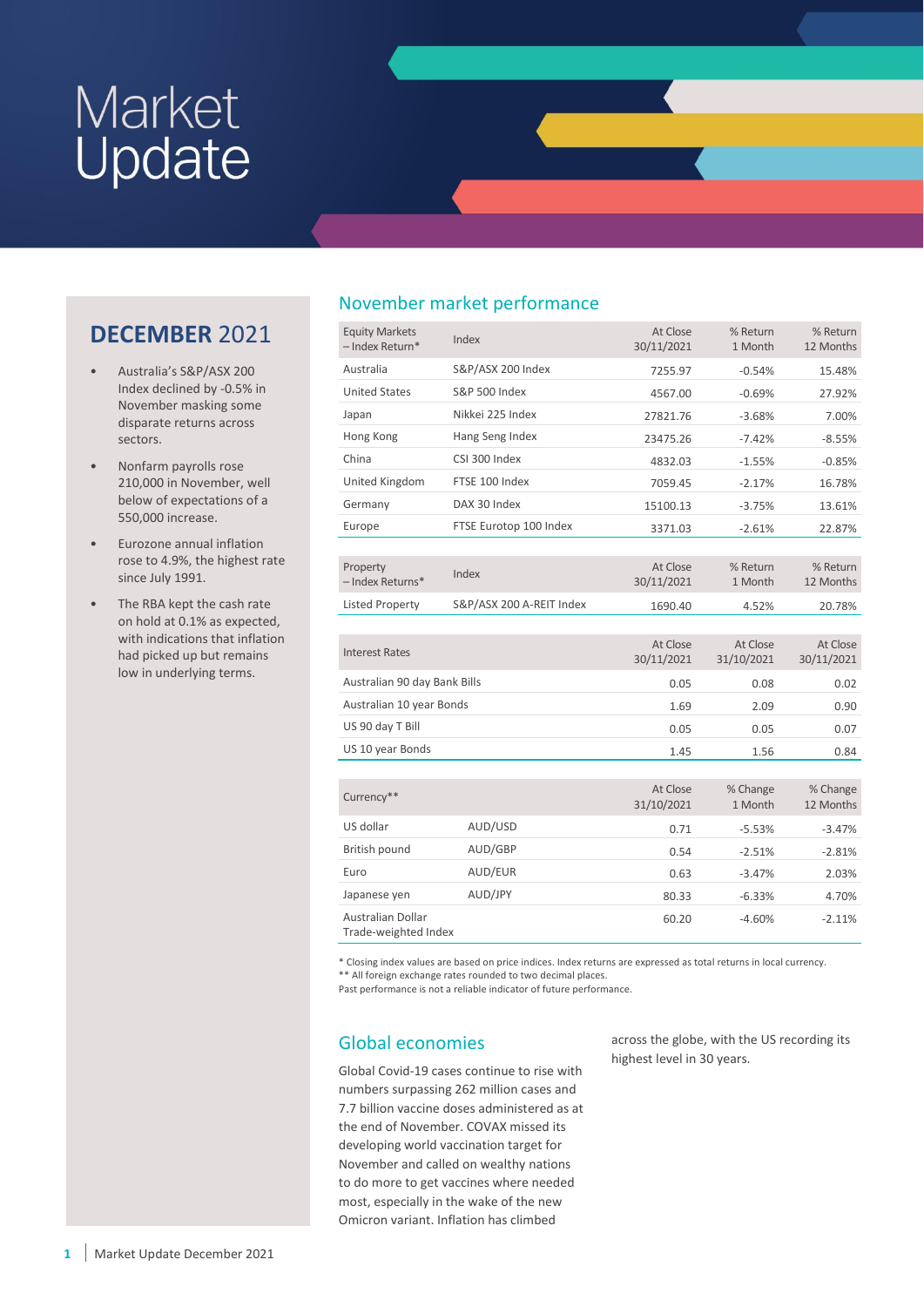## US

The Federal Reserve kept its policy rate unchanged at 0.00-0.25%, as expected. Personal consumption increased 1.7% annually, ahead of the expected 1.6%. Prices soared as inflation hit a 30 year high of 6.2% in November, fuelled by strong consumer demand and shortages of goods amid a tight supply chain. Consumer confidence fell in November to 66.8, from 71.7 in October and well short of the expected 72.5. Non-farm payrolls rose 210,000 in November, well below expectations of 550,000 as employers continue to report difficulties in hiring and retaining workers. The unemployment rate fell 40bps to 4.2% in November, coming in below expectations of 4.5. Personal incomes increased by 0.5% in October, ahead of the +0.2% expected. Retail sales surged 1.7% in October, bringing the annual rate to 16.3%, above the forecasted 15.9%. PPI rose 0.6% in October, in line with forecasts. This brought the annual rate to 8.6%, marginally lower that the forecasts 8.7%. The Markit Composite PMI declined 1.1 points to 56.5 in November, pointing to a slowdown in output growth, amid reports of rising prices, poor input availability and challenges finding suitable candidates for vacancies. The Philadelphia Fed Manufacturing Index increased to 39 in November, from 23.8 in October and beating market forecasts of 24. The trade deficit narrowed to \$67.1 billion in October, down from a revised \$81.4 billion in September.

#### Europe

The European Central Bank (ECB) kept interest rates on hold at 0.0%, as expected, and indicated the very generous monetary policy support to the economy would need to be reassessed at some point in the future in view of the improved inflation outlook. The GDP growth rate increased 10bps to 2.2% in 3Q21, whilst the yearly rate fell from 14.4% to 3.9%. The yearly inflation rate flash rose 80bps to 4.9% in November, coming in above expectations of 4.5% and

is the highest rate of inflation since July 1991, well above the ECB's target of 2.0%. Economic sentiment eased 2.1 points to 116.5 and consumer confidence fell by 2.5 points to -8.6 in November. The unemployment rate fell 10bps to 7.3% in October, as widely expected. The Markit Composite PMI increased 1.2 points to 55.4 in November, indicating a solid and accelerated rate of economic expansion. Retail sales grew 0.2% in October, as widely expected, while the yearly rate fell 120bps to 1.4% (1.2% expected). Industrial production fell 0.2% in September, less than the 0.6% fall expected and following on from the weak -1.7% result in August as supply constraints and high commodity prices weighed on results.

PPI rose 5.0% in October, above expectations of 3.5% growth, while the annual rate increased by 21.9% (19.0% expected).

In the UK, the Bank of England left its cash rate unchanged at 0.1%, as widely expected. GDP rose 0.6% in September, slightly ahead of the 0.5% expected and up on the downwardly revised 0.2% increase in August. Annual inflation jumped to 4.2% in October, the highest since December 2011 and above market forecasts of 3.9%. The unemployment rate fell 20bps to 4.3% in September, below the expected 4.4%. The Markit/CIPS Composite PMI rose to 57.6 in November and the manufacturing PMI increased to 58.1 over the same period. Retail sales rose 0.8% in October, the first gain in six months and above forecasts of 0.5%, but the annual rate declined 1.3%, above expectations of -2%. PPI increased by 1.1% in October following a 0.7% increase in September, with the annual rate up 8.0% against market expectations of 7.3%.

#### China

China's inflation rate increased 0.7% month-on-month in October, in line with market expectations, with the annual rate increasing sharply to 1.5%, above the expected 1.4%. Yearly industrial production came in at 3.5% in October, above expectations of 3%. The unemployment

rate was unchanged at 4.9% in October, the lowest level since December 2018. Retail sales picked up in October to an annual rate of 4.9%, above expectations of 3.5%, and above the 4.4% in September. The Caixin Manufacturing PMI declined 0.7pts to 49.9 in November, below expectations of 50.5. The Caixin China General Composite PMI was marginally lower at 51.2 in November, signalling the softest growth in the private sector in three months amid sporadic COVID-19 outbreaks and related disruptions. The trade surplus narrowed to US\$71.7 billion in November, down from US\$84.5 billion in October and well below expectations of US\$82.8 billion.

## Asia region

Japan's unemployment rate fell 10bps to 2.7% in October, slightly ahead of expectations of 2.8%. Japanese consumer confidence remained steady in November at 39.2. Retail sales surprised in October, rising 1.1% compared to expectations of a 1.6% decline, while the yearly rate improved 0.9%. Household spending for October rose 3.4%, lower than the expected 3.6% and the annual rate declined 0.6% which was in line with expectations. Inflation decreased 0.3% in October, with the annual rate rising 0.1%, slowing from the 0.2% in September.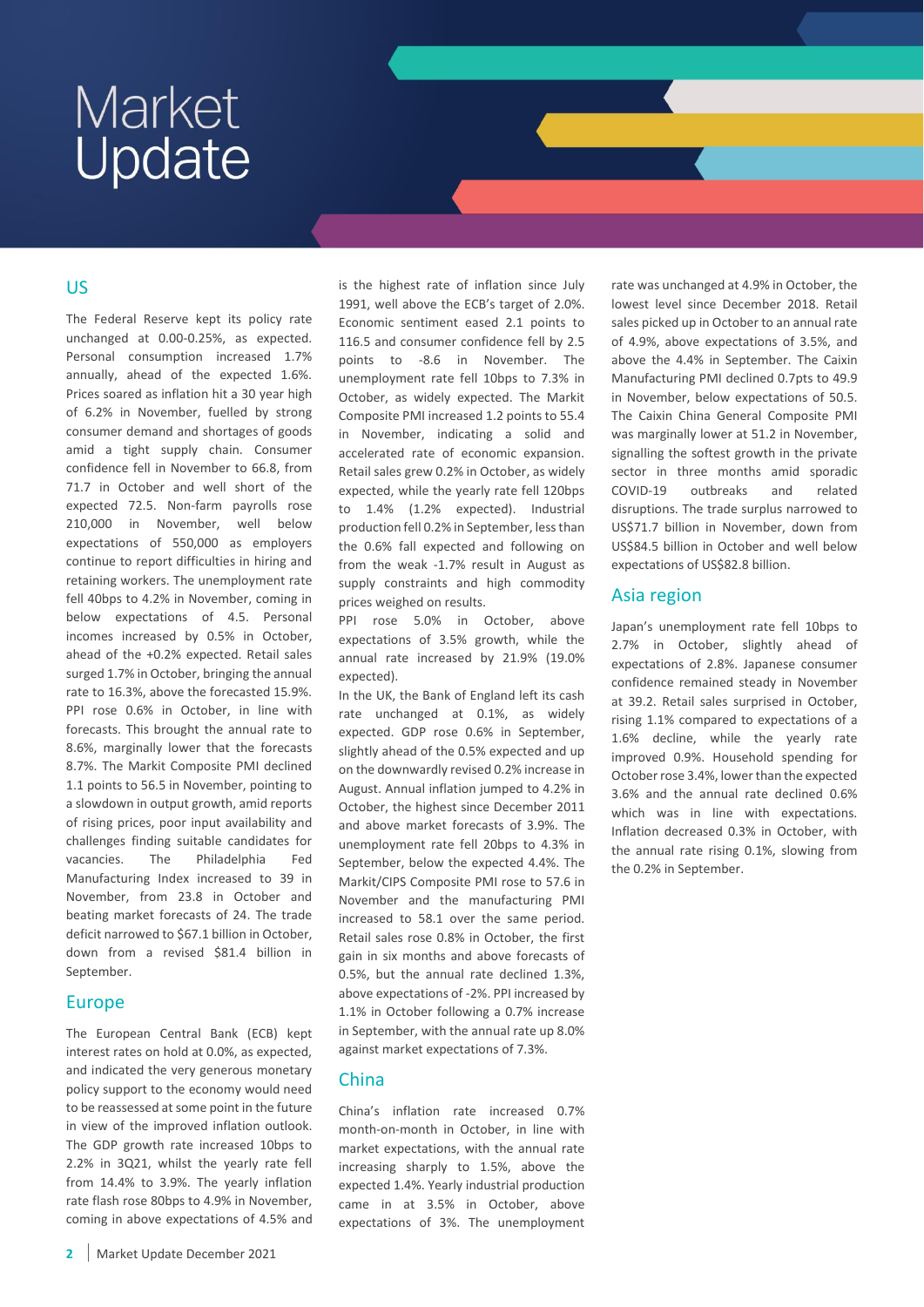# Australia

The RBA left the cash rate unchanged at 0.1%, as widely expected, with indications that inflation had picked up but remains low in underlying terms. GDP surprised in 3Q, falling 1.9% against expectations of a 2.7% decline, while the yearly rate came in at 3.9%, above the expected 3.0%. This marked the first contraction in the economy since 2Q20, amid prolonged lockdowns across NSW, Victoria, and the ACT. Retail sales lifted 4.9% in October, as widely expected, buoyed by the end of lockdowns in NSW, Victoria, and the ACT. October's unemployment rate jumped to 5.2%, well above market estimates of 4.8% with the participation rate decreasing 0.2 points to 64.7%. The Westpac consumer sentiment index rose 0.6% to 105.3 in November, as the economy emerged from lockdown. The Markit Composite PMI rose to 55.7 in November, the highest level in the past five months, as Covid restrictions eased. The annual inflation rate fell to 3.0% in Q3 from the 12 year high in Q2 and below market expectations of 3.1%. The trade surplus narrowed to \$11.22 billion in October, down from the revised \$11.82 billion in September, however, was above expectations of \$11.00 billion. It marked the smallest trade surplus since May 2021, amid softening global demand as more countries battled with a resurgence of COVID-19 infections.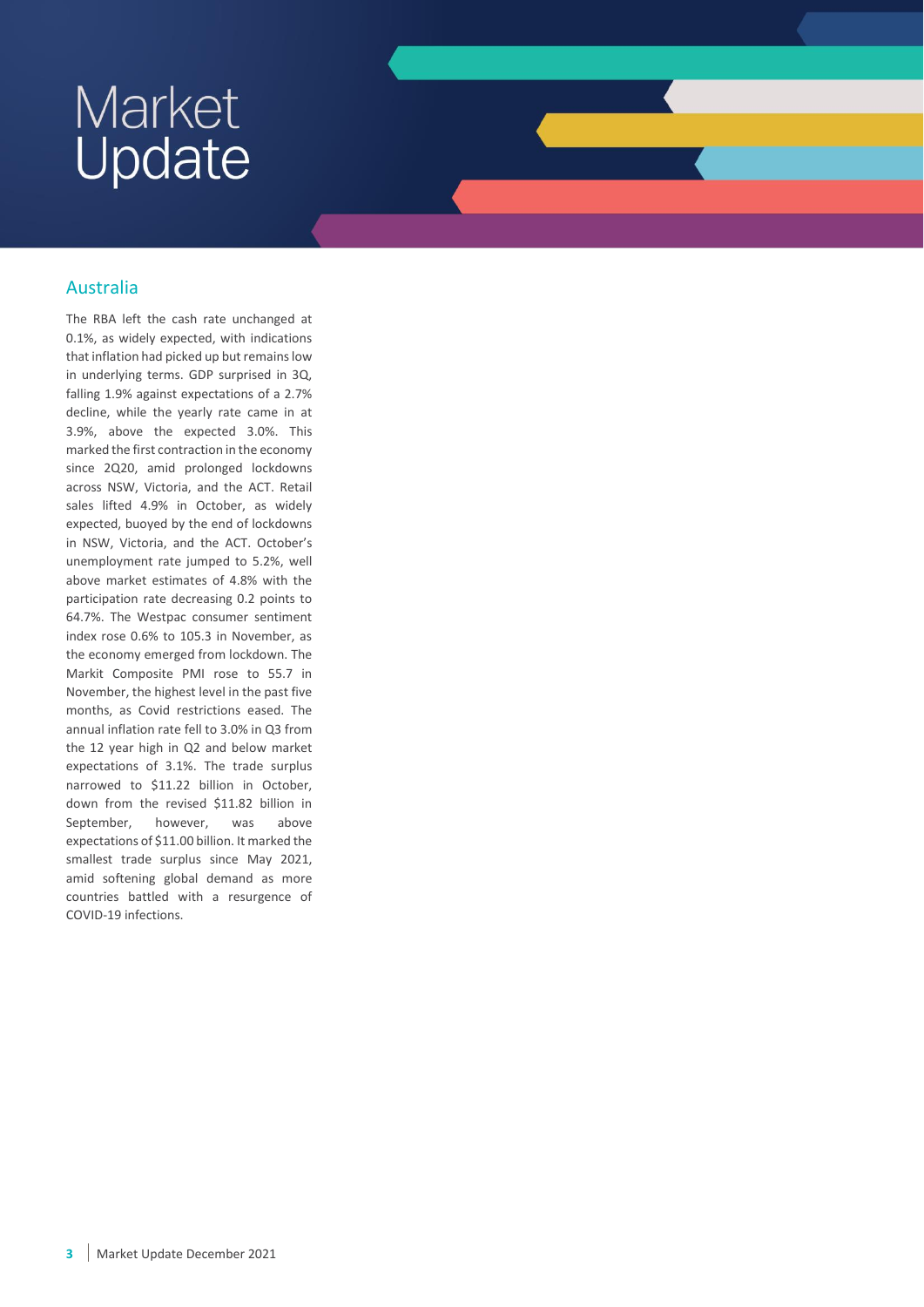# **EQUITY** MARKETS

- Australia's S&P/ASX 200 Index declined by -0.5% in November masking some disparate returns across sectors with Materials, Communications, and Property having strong returns (6.3%, 5.2% and 4.5% respectively), and Information Technology, Financials ex Property, and Energy leading losses (-2.9%, -6.9%, and -8.3% respectively).
- During November, the US S&P 500 Index declined by -0.69% in US dollar terms. The Index is posting a healthy return of 27.92% over one year.
- In Europe, the UK's FTSE 100 Index was fell -2.17% with Germany's DAX 30 down by -3.75%. Asian markets also declined with Japan's Nikkei 225 Index down by -3.68% and China's CSI 300 Index down by -1.55%. Hong Kong's Hang Seng Index dropped -7.42% (all in local currency terms.)

# Australian equities

|            | Index/Benchmark (% pa)                 | 1 Month  | 1 Year | 3 Years | 5 Years | 7 Years |
|------------|----------------------------------------|----------|--------|---------|---------|---------|
| Australian | S&P/ASX 200 Acc. Index                 | $-0.54%$ | 15.48% | 12.54%  | 10.10%  | 8.88%   |
|            | S&P/ASX 50 Acc. Index                  | $-0.88%$ | 14.82% | 11.85%  | 9.40%   | 7.98%   |
|            | S&P/ASX Small Ordinaries Acc.<br>Index | $-0.31%$ | 18.44% | 13.53%  | 11.64%  | 11.15%  |

The Australian share market declined for a third consecutive month with the S&P/ASX 200 falling 0.5% despite seven out of the eleven sectors in the Index finishing higher. Materials was the standout sector producing a return of 6.3%, whilst Communication Services (+5.2%) and Consumer Staples (4.5%) also contributed positively. Heavy declines in the Financials (- 7%) and Energy (-8.3%) sectors weighed on the Index. Local miners were bolstered by a slight recovery in the price of iron ore which was driven by China's move to ease the recent liquidity crunch on the debt-laden property sector. The Financials sector was impacted by fears of contracting margins for the major banks as cash rates remain at record lows and competition in the home loan market continues to intensify. Weaker oil prices weighed on the Energy sector as concerns grow that the Omicron variant will further disrupt travel and lead to additional lockdowns globally. Momentum and quality were the strongest performing factors for the month with gains of 4.3% and 3.5% respectively. Value was the only factor to finish the month in the red, with a decline of 3.5%. Year to date, value remains as the leading factor (+17%), although its dominance is beginning to wane.

## Investment Index/Benchmark returns\*

S&P/ ASX 200 Index

| Sector                        | 1 Month  | 3 Months | 1 Year   |
|-------------------------------|----------|----------|----------|
| <b>Materials</b>              | 6.32%    | $-4.00%$ | 16.35%   |
| Communications                | 5.20%    | 5.37%    | 30.71%   |
| Property                      | 4.52%    | 2.66%    | 20.78%   |
| <b>Consumer Staples</b>       | 4.45%    | $-1.63%$ | 15.36%   |
| Utilities                     | 3.88%    | 5.80%    | $-3.75%$ |
| <b>Health Care</b>            | 1.41%    | $-2.66%$ | 6.59%    |
| Industrials                   | 0.93%    | $-2.74%$ | 6.58%    |
| <b>Consumer Discretionary</b> | $-1.25%$ | $-1.19%$ | 24.12%   |
| <b>Information Technology</b> | $-2.87%$ | $-4.73%$ | 13.09%   |
| Financials ex-Property        | $-6.94%$ | $-4.73%$ | 19.43%   |
| Energy                        | $-8.34%$ | 4.09%    | $-2.59%$ |

\*Total returns based on GICS sector classification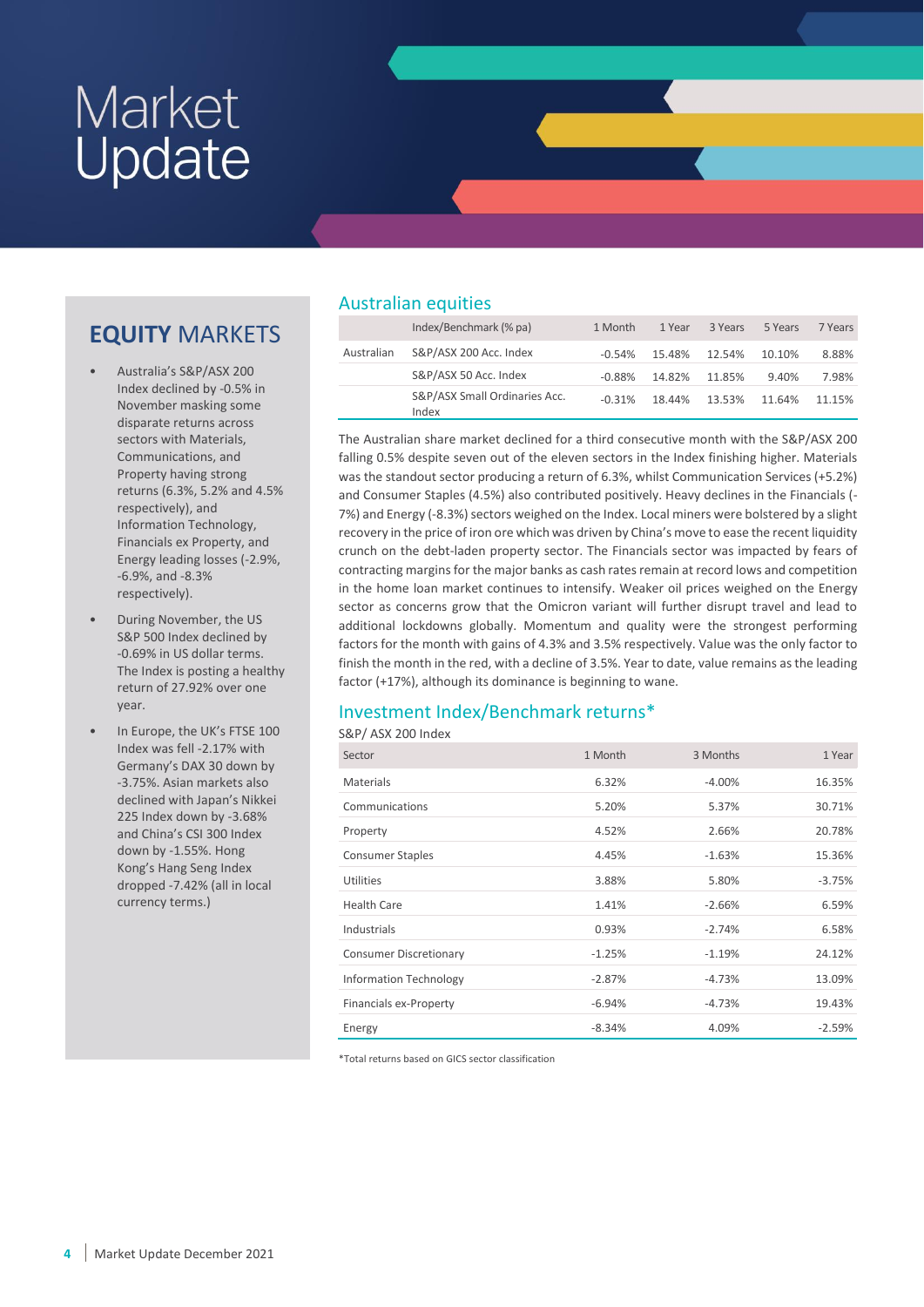# **BIG MOVERS** THIS MONTH

#### **Going up**

| ⇑                  | Materials            | $+6.3%$ |
|--------------------|----------------------|---------|
| ⇑                  | Communications +5.2% |         |
| $\hat{\mathbb{L}}$ | Property             | $+4.5%$ |
|                    |                      |         |
|                    | <b>Going down</b>    |         |

| ⇓ | <b>Financials</b> |         |
|---|-------------------|---------|
|   | ex-Property       | $-6.9%$ |
|   |                   |         |

 $\downarrow$  Energy -8.3%

# Global Equities

|          | Index/Benchmark (% pa)                          | 1 Month  | 1 Year | 3 Years | 5 Years | 7 Years |
|----------|-------------------------------------------------|----------|--------|---------|---------|---------|
| Global   | MSCI World Ex Australia Index<br>(AUD)          | 3.70%    | 26.81% | 18.17%  | 15.69%  | 13.70%  |
|          | MSCLWorld Ex Australia Index<br>(LCL)           | $-1.48%$ | 23.78% | 16.78%  | 14.33%  | 11.15%  |
|          | MSCLWorld Ex Australia Small<br>Cap Index (AUD) | 0.64%    | 24.29% | 15.00%  | 12.95%  | 12.90%  |
| Emerging | <b>MSCI Emerging Markets Index</b><br>(AUD)     | 1.61%    | 6.72%  | 10.34%  | 10.41%  | 7.94%   |
|          | MSCLAC Far East Index<br>(AUD)                  | 2.17%    | 2.87%  | 10.12%  | 10.02%  | 9.68%   |

After a strong recovery in global markets over the prior month and stable performance for most of November, the month ended in volatility with the worst one-day decline of the year for the DJIA as news of the spread of the new Omicron Covid-19 variant drove a sharp sell-off in global equities. Developed markets detracted by -1.5% over the month, faring better than Asian and emerging markets, which fell -3.4% and -3.9%, respectively in local currency terms. Global small caps detracted more than their broad cap counterparts during November, receding by -4.8%. Given the relative decline in the AUD over the month, the returns presented above in AUD are positive and somewhat misleading. As such, we quote USD returns in the following commentary. Over the month, all sectors in the developed market index excluding IT delivered negative returns in USD terms, with IT returning 2.6%, whilst finance and energy detracted by -6.2% and -7.3%. Within emerging markets, IT was again the only sector with positive returns over the month, returning 1.3%, with energy and consumer discretionary detracting by -7.5% and -10.1% for the period in USD terms. Whilst global markets have stabilised since the end of month sell off, further volatility may occur until scientists can confirm if the new variant has improved resistance to the available vaccines. If this were the case, a return to social restrictions and lockdowns would see further de-risking in global equities.

## Property

|            | Index/Benchmark (% pa)                                           | 1 Month  | 1 Year       | 3 Years | 5 Years | 7 Years |
|------------|------------------------------------------------------------------|----------|--------------|---------|---------|---------|
| Australian | S&P/ASX 200 A-REIT Acc                                           |          | 4.52% 20.78% | 11.66%  | 9.73%   | 10.51%  |
| Global     | FTSE EPRA/NAREIT<br>Developed Ex Australia<br>Index (AUD Hedged) | $-1.45%$ | 26.13%       | 7.07%   | 7.45%   | 6.58%   |

The S&P/ASX 200 A-REIT Accumulation index advanced strongly during November, finishing the month 4.5% higher. Global real estate equities (represented by the FTSE EPRA/NAREIT Developed Ex Australia Index (AUD Hedged)) finished down 1.45% for the month, after its very strong October performance. Nareit has cited the Omicron Variant as the potential cause for the pullback in G-REITs. November was relatively quiet across the A-REITs sector. Some activity includes SCA Property Group (ASX: SCP) acquiring Delacombe Town Centre for a price of \$112m (with an implied fully let yield of 5.3%), Ingenia Communities Group (ASX: INA) announced an intention to raise \$475m in equity to fund \$552m of identified acquisitions, and Centuria Industrial REIT (ASX: CIP) announced it acquired four high-quality freehold industrial assets for \$129.4m. The Australian domestic housing market again experienced positive growth last month, with the CoreLogic 5 capital city aggregate advancing 1.1%. Darwin is the only major city to have experienced negative growth for